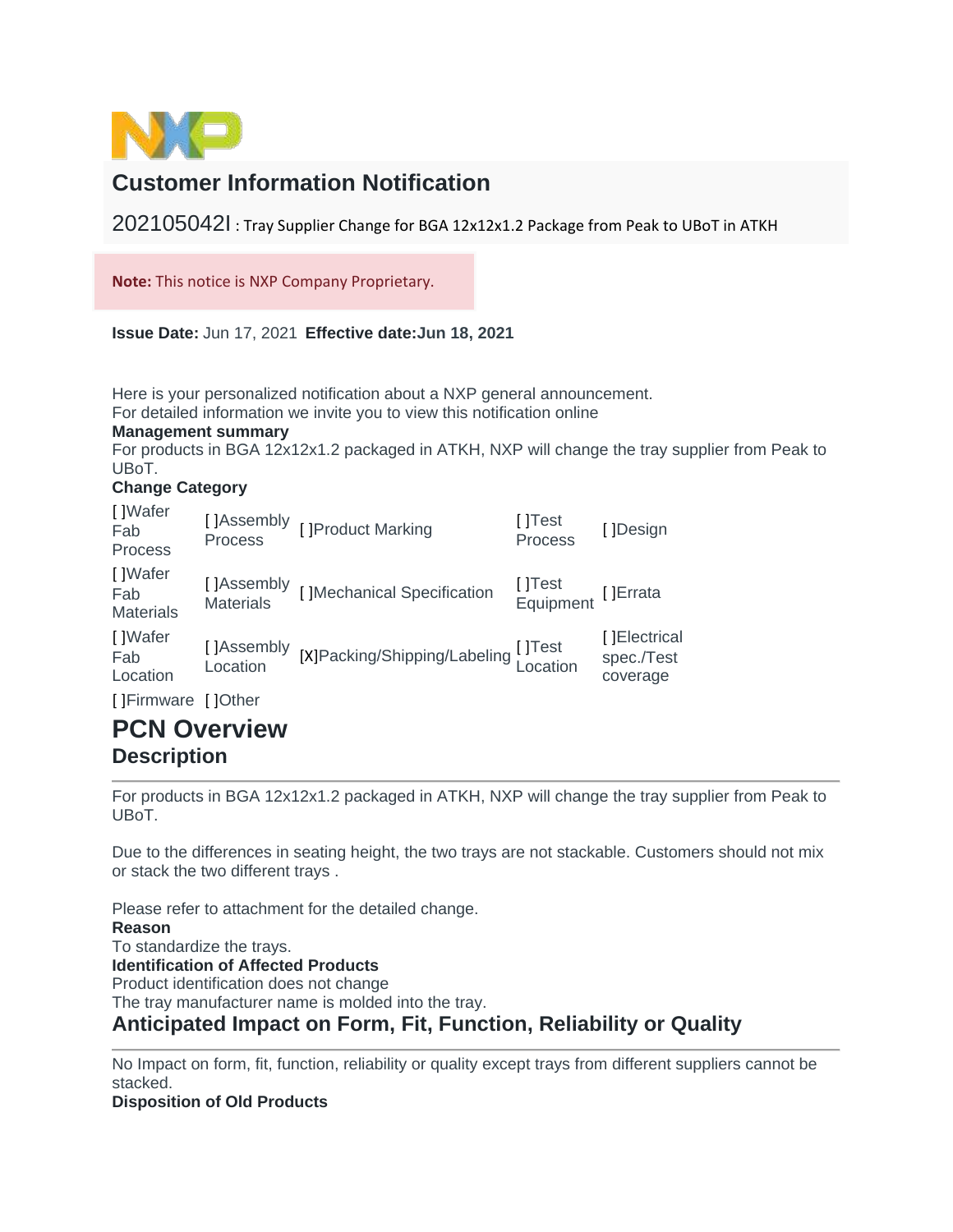### Existing inventory will be shipped until depleted **Contact and Support**

For all inquiries regarding the ePCN tool application or access issues, please contact NXP "Global Quality Support Team".

For all Quality Notification content inquiries, please contact your local NXP Sales Support team.

For specific questions on this notice or the products affected please contact our specialist directly:

**Name** Tim Camenzind **Position Quality Manager e-mail** 

**address** tim.camenzind@nxp.com

At NXP Semiconductors we are constantly striving to improve our product and processes to ensure they reach the highest possible Quality Standards. Customer Focus, Passion to Win.

NXP Quality Management Team.

### **About NXP Semiconductors**

NXP Semiconductors N.V. (NASDAQ: NXPI) provides High Performance Mixed Signal and Standard Product solutions that leverage its leading RF, Analog, Power Management, Interface, Security and Digital Processing expertise. These innovations are used in a wide range of automotive, identification, wireless infrastructure, lighting, industrial, mobile, consumer and computing applications.

You have received this email because you are a designated contact or subscribed to NXP Quality Notifications. NXP shall not be held liable if this Notification is not correctly distributed within your organization.

This message has been automatically distributed. Please do not reply .

NXP Semiconductors High Tech Campus, 5656 AG Eindhoven, The Netherlands

© 2006- 2021 NXP Semiconductors. All rights reserved.